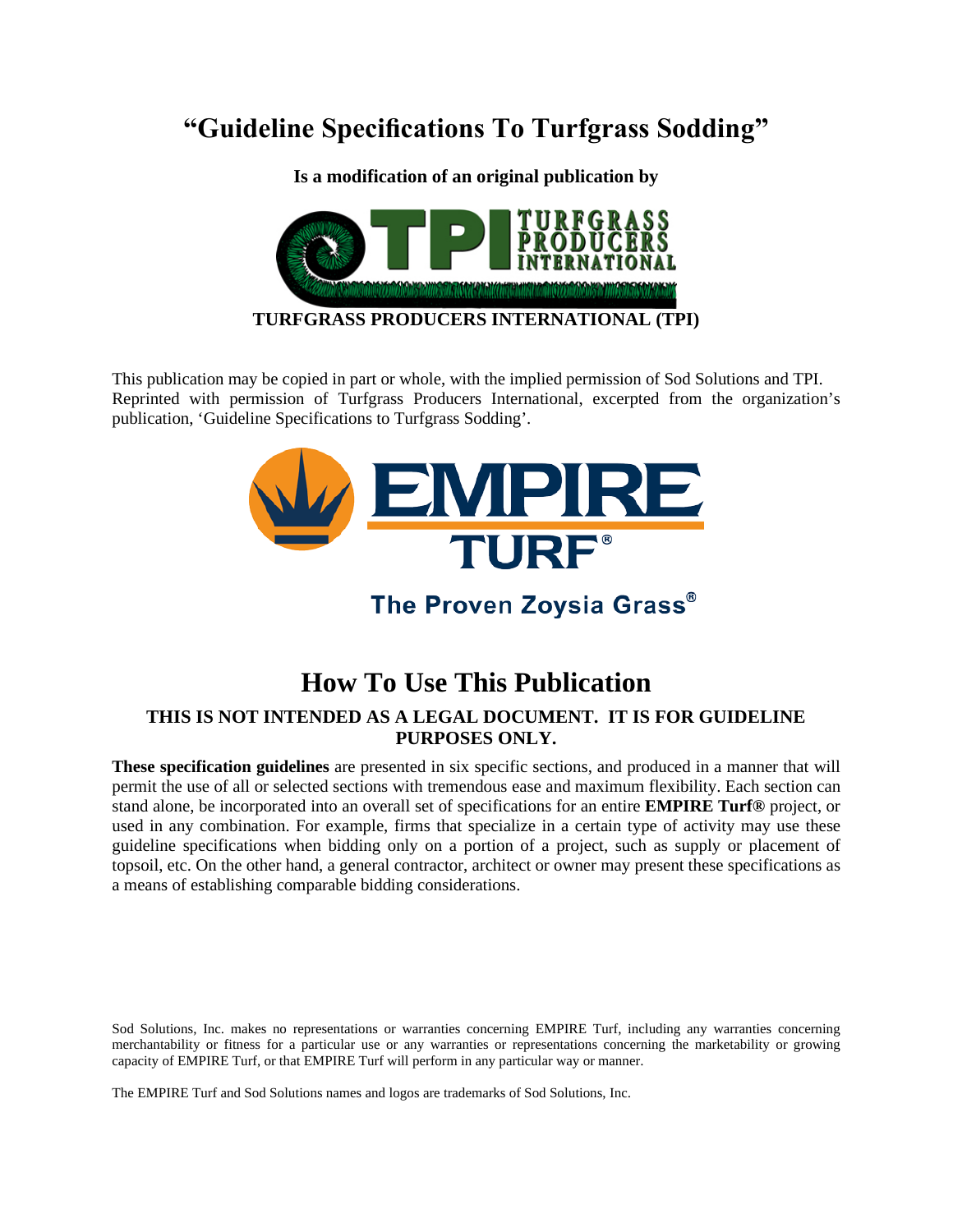# **Guideline Specifications To Turfgrass Sodding Of**



The Proven Zoysia Grass®

# **How To Use This Publication**

**These specification guidelines** are presented in six specific sections, and produced in a manner that will permit the use of all or selected sections with tremendous ease and maximum flexibility. Each section can stand alone, be incorporated into an overall set of specifications for an entire **EMPIRE Turf** project, or used in any combination. For example, firms that specialize in a certain type of activity may use these guideline specifications when bidding only on a portion of a project, such as supply or placement of topsoil, etc. On the other hand, a general contractor, architect or owner may present these specifications as a means of establishing comparable bidding considerations. THIS IS NOT specifications as a means of establishing comparable bidding considerations. **INTENDED AS A LEGAL DOCUMENT. IT IS FOR GUIDELINES PURPOSES ONLY.**

**Important factors** to consider when "Specifying the Class/Grade and Composition of **EMPIRE Turf** are detailed in a section of that title immediately preceding the actual specification sections. Familiarity with this information will assist with the completion of Section IV, "Specifications For **EMPIRE Turf**."

The specifications are divided into the following six major areas:

| <b>Section I.</b>   | <b>Specifications for Subsoil Preparation</b><br>(Where Topsoil Is To Be Added)                   |
|---------------------|---------------------------------------------------------------------------------------------------|
| <b>Section II.</b>  | <b>Specifications for Topsoil Material and Application</b>                                        |
| <b>Section III.</b> | <b>Specifications for Fertilizer pH Correction</b><br><b>Materials and Final Soil Preparation</b> |
| <b>Section IV.</b>  | <b>Specifications for EMPIRE Turf</b>                                                             |
| <b>Section V.</b>   | <b>Transplanting and Installing EMPIRE Turf</b>                                                   |
| <b>Section VI.</b>  | <b>Specifications for Maintenance of Transplanted EMPIRE Turf</b>                                 |
|                     |                                                                                                   |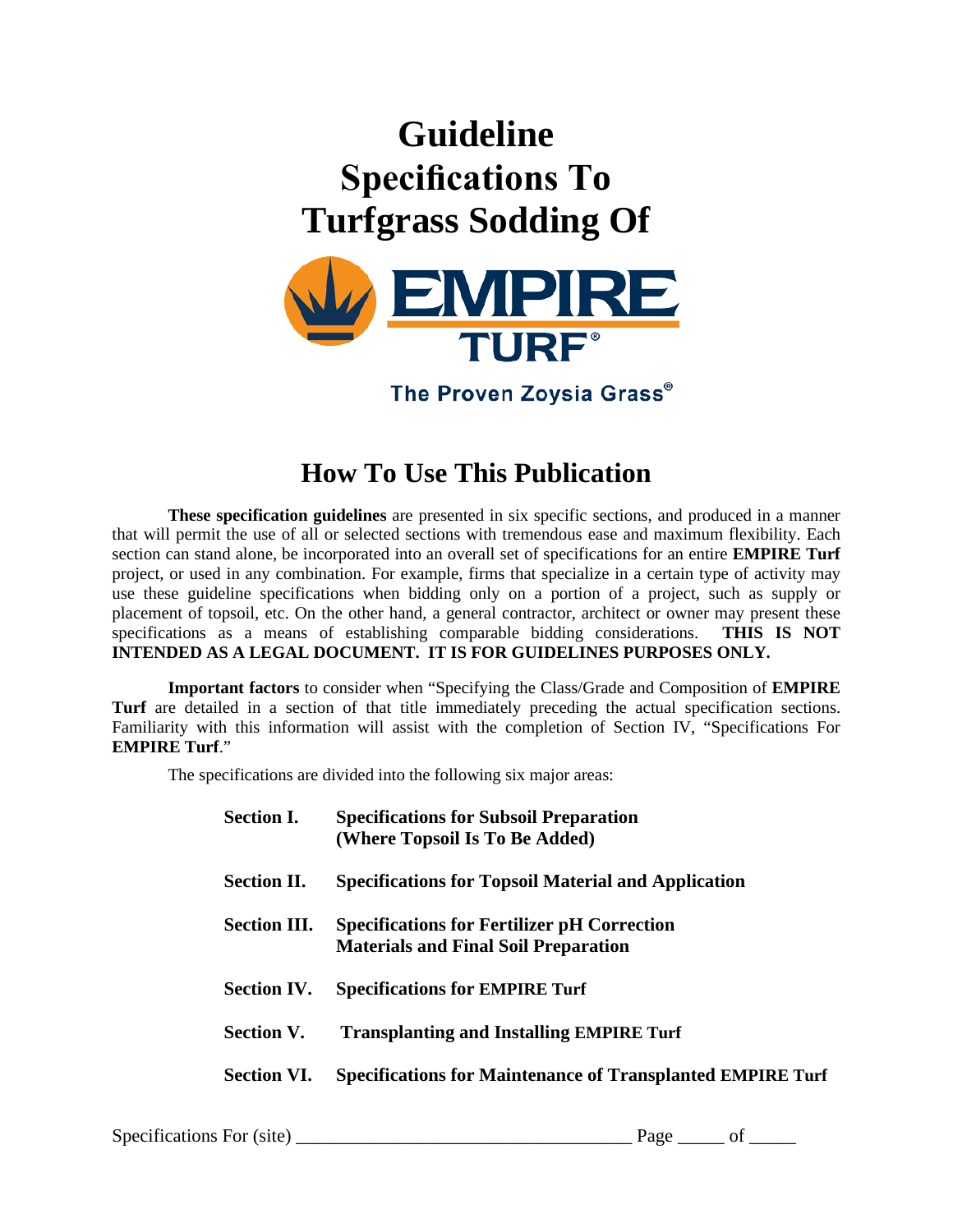# **SECTION I Specifications For Subsoil Preparation (Where Topsoil Is To Be Added)**

(**NOTE:** This specification applies only if additional topsoil will be placed over existing soil.)

**A. General:** The area(s) to which these specifications apply and on which topsoil is to be placed shall be as indicated on the drawings or as otherwise specified. Equipment, labor and materials necessary for the preparation of the specified area(s) shall be furnished by the grading contractor.

**B. Grading:** Grades on the area(s) to be topsoiled, which have been previously established in conformance with the drawings and/or other applicable specifications, shall be maintained in a true and even grade.

**C. Low pH Correction:** Where the subsoil is highly acid, it shall be tested by a reputable laboratory and a pH correction material shall be spread at a rate sufficient to correct the pH to a range of 5.5 to 7.5. The material shall be distributed uniformly over the designated area(s) and worked into the soil in conjunction with an expanded tillage operation as described in Paragraph E below.

**D. High pH Correction:** Saline and alkali soils may be found in arid and semiarid regions and in areas near sea water. In many of these areas the salts can be leached, but other soils will require special amendments or management. In areas where these soil characteristics may occur, subsoil samples shall be tested by a reputable laboratory and subsequent recommendations, to include a possible delay in topsoil addition, shall be followed.

**E. Tilling:** After the area(s) to be topsoiled have been brought to grade, compacted where necessary and immediately prior to the dumping and spreading of topsoil, the subgrade shall be loosened by disking or by scarifying to a depth of at least 2 inches (50 mm) to permit bonding of the topsoil to the subsoil.

**F. Acceptance:** Acceptance shall be given by the general contractor, owner, architect or their agent, upon satisfactory completion of each section or area(s), as indicated on the drawings or as otherwise specified.

**G. Payment:** Specifications of method of payment, retainer and final payment shall be as customary to the industry in this area.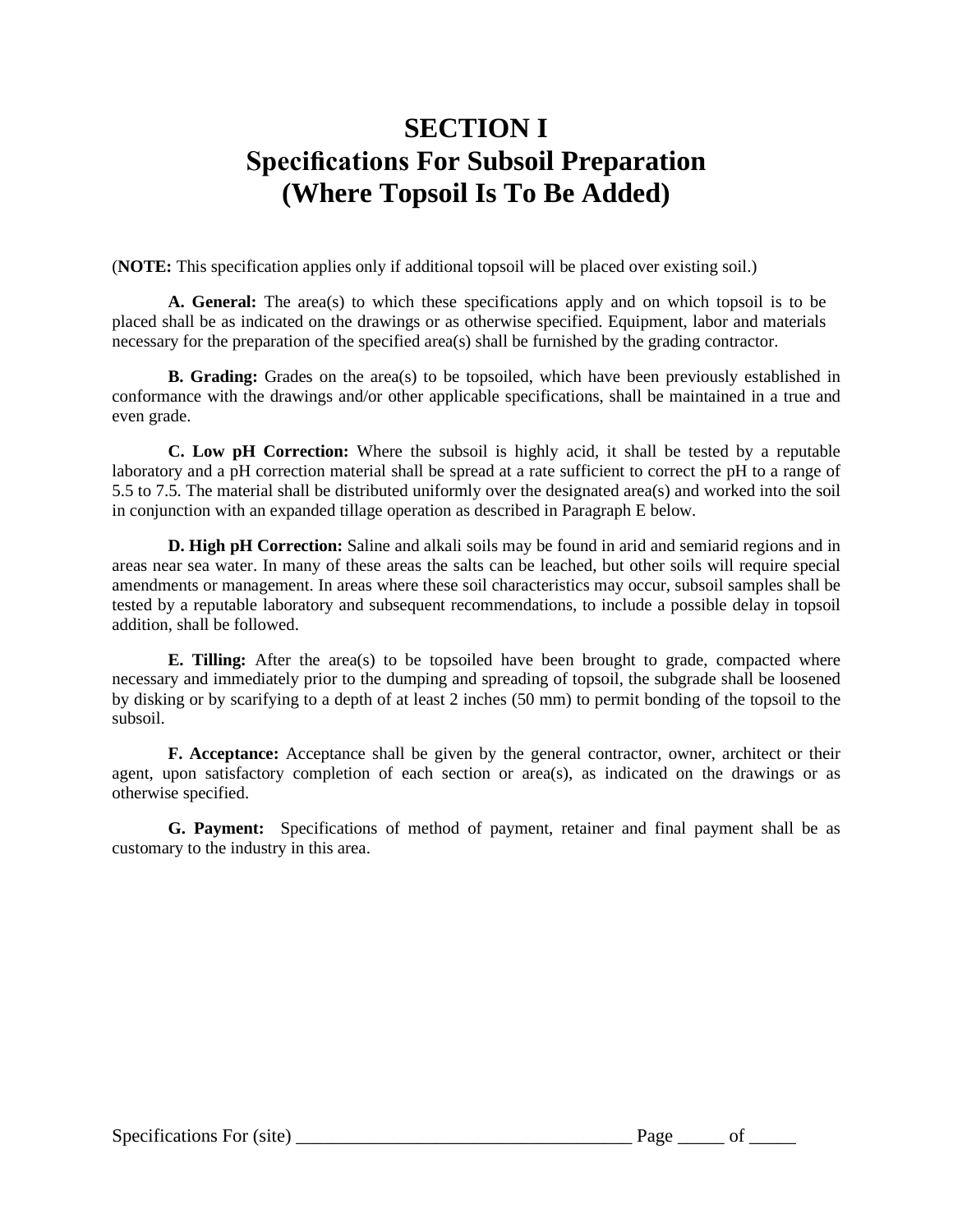### **SECTION II Specifications For Topsoil Material And Application**

(**NOTE:** Topsoil on the existing site may often be used; however, it should meet the same standards as set forth in these specifications.)

**A. General:** The grading contractor shall furnish all topsoil, labor, material and equipment required to complete the work described herein in strict accordance with the drawings and/or terms of the contract.

**B. Materials:** Topsoil shall be loamy sand, sandy loam, clay loam, loam, silt loam, sandy clay loam or other soil approved by the architect. It shall not have a mixture of subsoil and shall contain no slag, cinders, stones, lumps of soil, sticks, roots, trash or other extraneous materials larger than 1.5 inches (40 mm) in diameter. Topsoil must also be free of viable plants or plant parts of common bermudagrass, quackgrass, johnsongrass, nutsedge, poison ivy, Canada thistle, or others as may be specified. All topsoil shall be tested by a reputable laboratory for pH and soluble salts. If needed, pH correction material shall be applied at a rate sufficient to correct the pH to a range of 5.5 to 7.5. Soluble salts shall not be higher than 500 parts per million.

No **EMPIRE Turf** shall be placed on soil which has been chemically treated until sufficient time has elapsed to permit dissipation of all harmful materials (see manufacturers recommendations for reentry date calculation). The general contractor shall assume full responsibility for any loss or damage to **EMPIRE Turf** arising from improper use of chemicals or due to his failure to allow sufficient time to permit dissipation of chemical residues, whether or not such materials are specified herein.

**C. Grading:** The topsoil shall be uniformly distributed on the designated area(s) and it shall be a minimum of 3 inches (75 mm) deep after firming, if you have installed irrigation, if you do not then 5-6 inches. Spreading shall be performed in such a manner that sod installation can proceed with a minimum of additional soil preparation and tillage. Any irregularities in the surface resulting from topsoiling or other operations shall be corrected in order to prevent the formation of depressions or water pockets. Topsoil shall not be placed while in a frozen or muddy condition, when the subgrade is excessively wet, or in a condition that may otherwise be detrimental to proper grading or proposed for turfgrass sod installation.

**D. Clean Up:** After the topsoil has been spread and the final grade approved, it shall be cleared of all grade stakes, surface trash or other objects that would hinder installation and/or maintenance of turfgrass sod and other plantings. Paved areas over which hauling operations are conducted shall be kept clean and any soil which may be brought upon the surfacing shall be promptly removed. The wheels of all vehicles shall be kept clean to avoid tracking soil on the surfacing of roads, walks or other paved areas.

**E. Acceptance:** Acceptance will be given by the general contractor, owner, architect or their agent, upon satisfactory completion of each section or area(s), as indicated on the drawings or as otherwise specified.

**F. Payment:** Specifications of method of payment, retainer and final payment shall be customary to the industry in this area.

Specifications For (site) \_\_\_\_\_\_\_\_\_\_\_\_\_\_\_\_\_\_\_\_\_\_\_\_\_\_\_\_\_\_\_\_\_\_\_\_ Page \_\_\_\_\_ of \_\_\_\_\_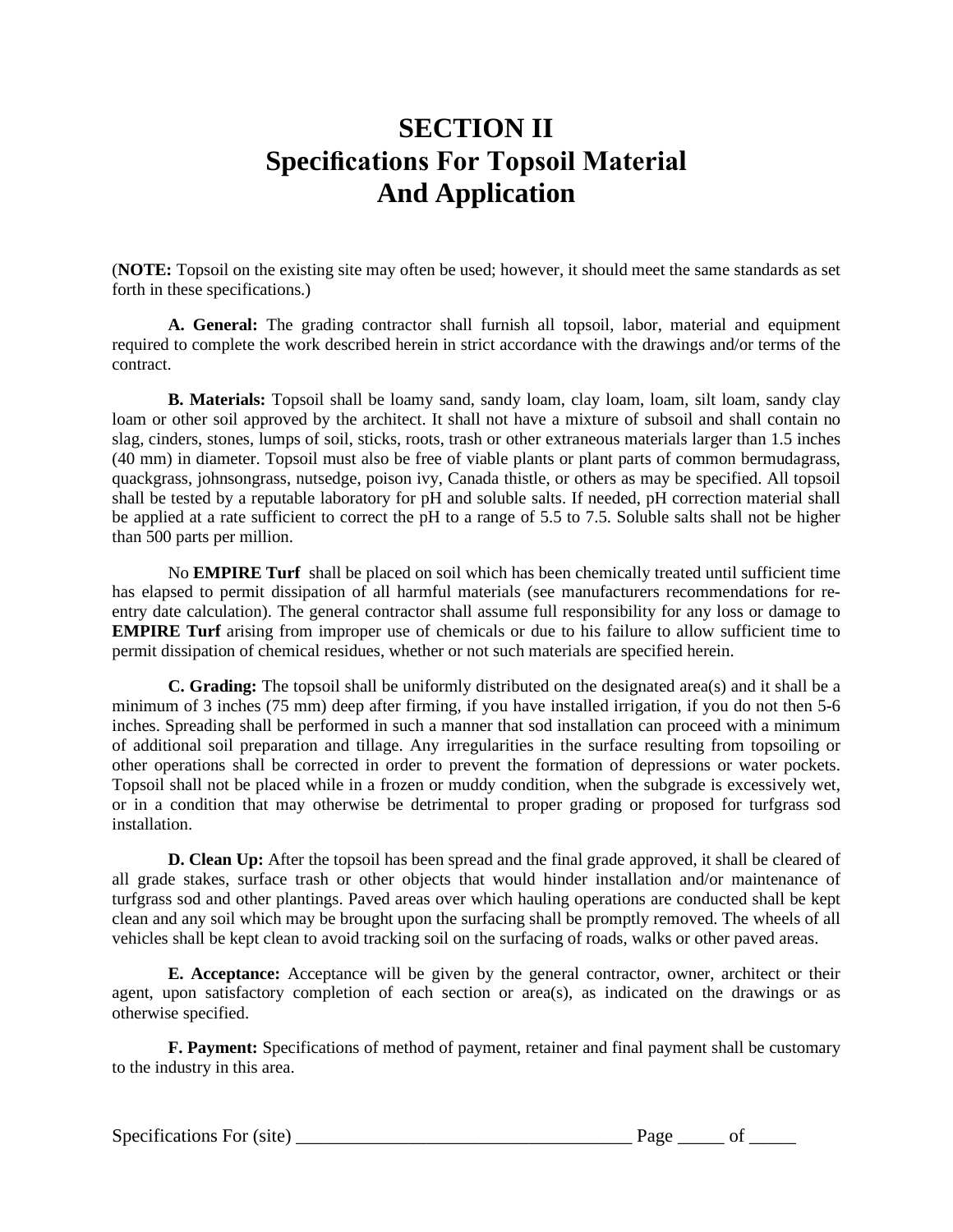# **SECTION III Specifications For Fertilizer, pH Correction Materials and Final Soil Preparation**

**(NOTE:** Specifications given in this section apply both to areas where topsoil has been added and to areas where soil from the existing site is used.)

**A. General:** The general contractor shall furnish, or have furnished by others, all labor, material and equipment required to complete the work described herein, in strict accordance with the drawings and/or terms of the contract.

 **B. Materials:** Soil tests shall be made to determine the exact requirements for any amendments. Soil tests shall be conducted by a reputable laboratory. (**Note**: For the next three items, use appropriate recommendations of the state agricultural experiment station, extension service, or other reputable agent, for the variety of turfgrass being specified.)

**1. Fertilizers:** All fertilizers (either granular or liquid) shall be uniform in composition, free flowing and suitable for application with approved equipment. Fertilizers shall be delivered to the site fully labeled, according to applicable fertilizer laws and shall bear the name, trade name or trademark, and warranty of the producer or manufacturer.

Fertilizer applications shall be determined by soil tests. If soil testing is waived where there is insufficient time for complete soil tests, fertilizer materials that supply the following levels of nutrients can be applied:

- **a. 0.5 lbs actual N per 1000 sq ft**
- **b. 1.0 lbs actual P2O5 per 1000 sq ft**
- **c. 1.0 lbs actual K2O per 1000 sq ft**

Fertilizers shall be distributed and incorporated uniformly over the entire area(s) where **EMPIRE Turf** is to be installed. Use a slow release source of Nitrogen.

**2. Low pH Correction Materials:** Lime material shall be ground limestone (hydrated or burnt lime may be substituted), which contains at least 50% total oxides (calcium oxide plus magnesium oxide). Ground limestone shall be ground to such fineness that at least 50% shall pass through a 100 mesh sieve and 98% to 100% shall pass through a 20-mesh sieve.

Application rates for liming materials shall be determined by soil tests. If soil testing is waived, when there is insufficient time for a complete soil test, **lime shall be applied at a minimum rate of 50-100 lbs of ground limestone or its equivalent per 1000 sq ft.** 

Lime shall be distributed uniformly over the entire area(s) where **EMPIRE Turf** is to be installed.

**3. High pH Correction Materials:** Materials and application rates shall be determined by appropriate soil tests performed by a reputable laboratory. If leaching or special management is necessary, final grading will be delayed as specified.

Specifications For (site)  $\qquad \qquad$  Page  $\qquad \qquad$  of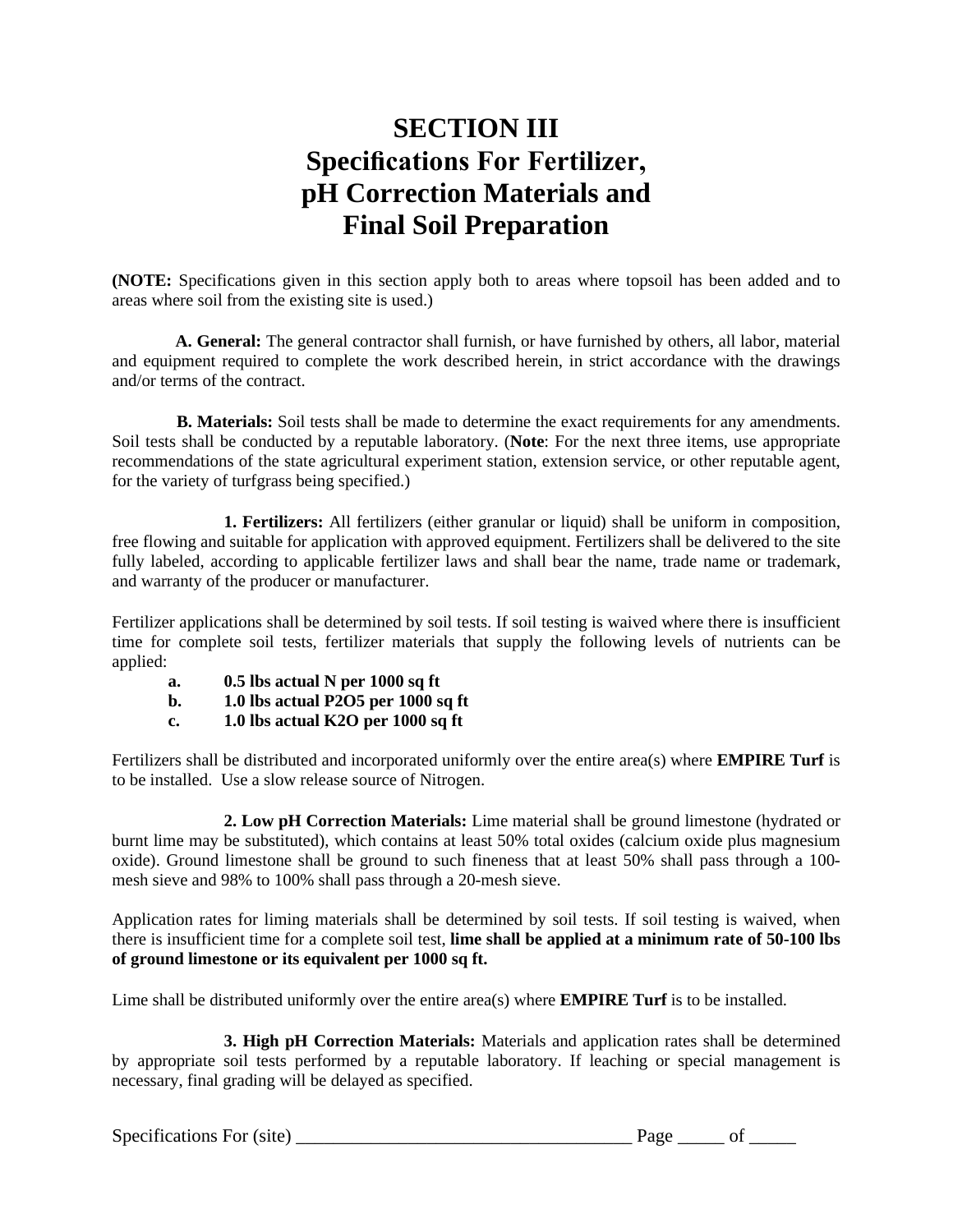#### **C. Grading:**

**1. Tillage:** Soil amendments, such as fertilizer and lime, shall be uniformly incorporated into the top  $\frac{3}{4}$  inches (100 mm) of soil by discing, harrowing or other approved method. It is important to incorporate so there is no direct contact between the sod roots and the fertilizer granules. *DO NOT LAY* **EMPIRE Turf** *DIRECTLY ON FERTILIZER***.**

**2. Final Grading:** Any undulations or irregularities in the surface, resulting from fertilizing, liming, tilling or other causes, shall be smoothed prior to turfgrass installation. Flooded, washed out areas, damaged or otherwise, shall be reconstructed and all grades re-established by the grading contractor in accordance with the drawings and/or other applicable specifications.

**D. Clean-Up:** Prior to installation of **EMPIRE Turf**, the surface shall be cleared, to a depth of 4 inches (100 mm), of all trash, debris, stones larger than 1.0 inches (25m) in diameter, and of all roots, brush, wire, grade stakes and other objects that would interfere with planting or maintenance operations.

**E. Acceptance:** Acceptance shall be given by the general contractor, owner, architect or their agent, upon satisfactory completion of each section or area(s) as indicated on the drawings or as otherwise specified.

**F. General Contractor's Responsibility:** The general contractor shall be responsible for maintaining the accepted area(s) which are to be sodded until the effective date to begin installation. The effective turfgrass sod installation date shall be specified in a written notice from the general contractor.

**G. Payment:** Specifications or method of payment, retainer and final payment shall be customary to the industry in this area.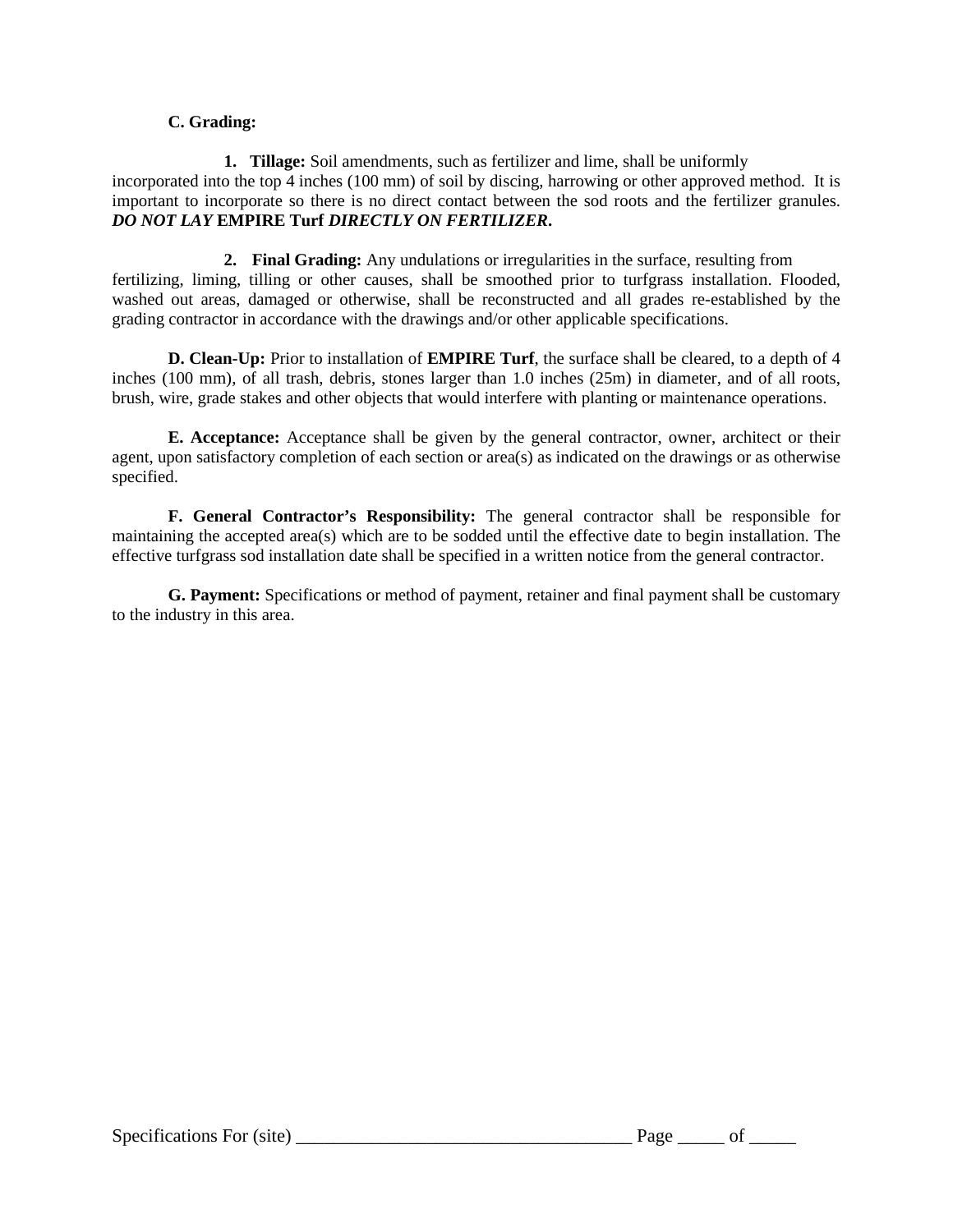# **SECTION IV Specifications For EMPIRE Turf**

**A. General:** The **EMPIRE Turf** supply contractor shall furnish all labor, material and equipment required to complete the work described herein, in strict accordance with the drawings and/or terms of the contract.

#### **B. Materials:**

#### **1. Class/Grade of Sod and Composition:**

a. In those states where Sod Solutions requires certification, **EMPIRE Turf** shall be classified as certified stock or shall originate from certified stock.

b. This turfgrass sod shall be composed of **EMPIRE Turf (***Zoysia japonica***)**

**2. Thickness of Cut: EMPIRE Turf** shall be machine cut at a uniform soil thickness of approximately 0.60 inch (19 mm), plus or minus 0.25 inch (6 mm), at the time of cutting, unless otherwise agreed upon. Measurement for thickness shall exclude top growth and thatch.

**3. Pad Size:** Individual pieces of **EMPIRE Turf** shall be cut to the supplier's standard width and length. Maximum allowable deviation from standard widths and lengths shall be plus or minus 0.5 inch (15 mm) on width and plus or minus five percent on length. Broken pads and torn or uneven ends will not be acceptable.

**4. Strength of Sections:** Standard size sections of **EMPIRE Turf** shall be strong enough that it can be picked up and handled without damage.

**5. Moisture Content: EMPIRE Turf** shall not be harvested or transplanted when its moisture content (excessively dry or wet) may adversely affect its survival.

**6. Mowing Height:** Before harvesting, **EMPIRE Turf** shall be mowed uniformly at the following height: 0.75 to 1.5 inches.

**7. Time Limitations: EMPIRE Turf** shall be harvested and delivered within a period of 24 hours. **EMPIRE Turf** should be installed/transplanted as soon as possible after delivery, unless a suitable preservation method is approved prior to delivery. **EMPIRE Turf** not transplanted shortly after delivery shall be inspected and approved by the inspecting officer or his representative prior to its installation.

**8. Diseases, Nematodes and Insects: EMPIRE Turf** shall be reasonably free of diseases, nematodes and soil-borne insects. Specific nursery and/or plant materials laws may require that all sod entering inter-state commerce be inspected and approved for sale. The inspections and approval must be made by the appropriate government representative of the agriculture department or office of entomologist.

Specifications For (site)  $\qquad \qquad$  Page  $\qquad \qquad$  of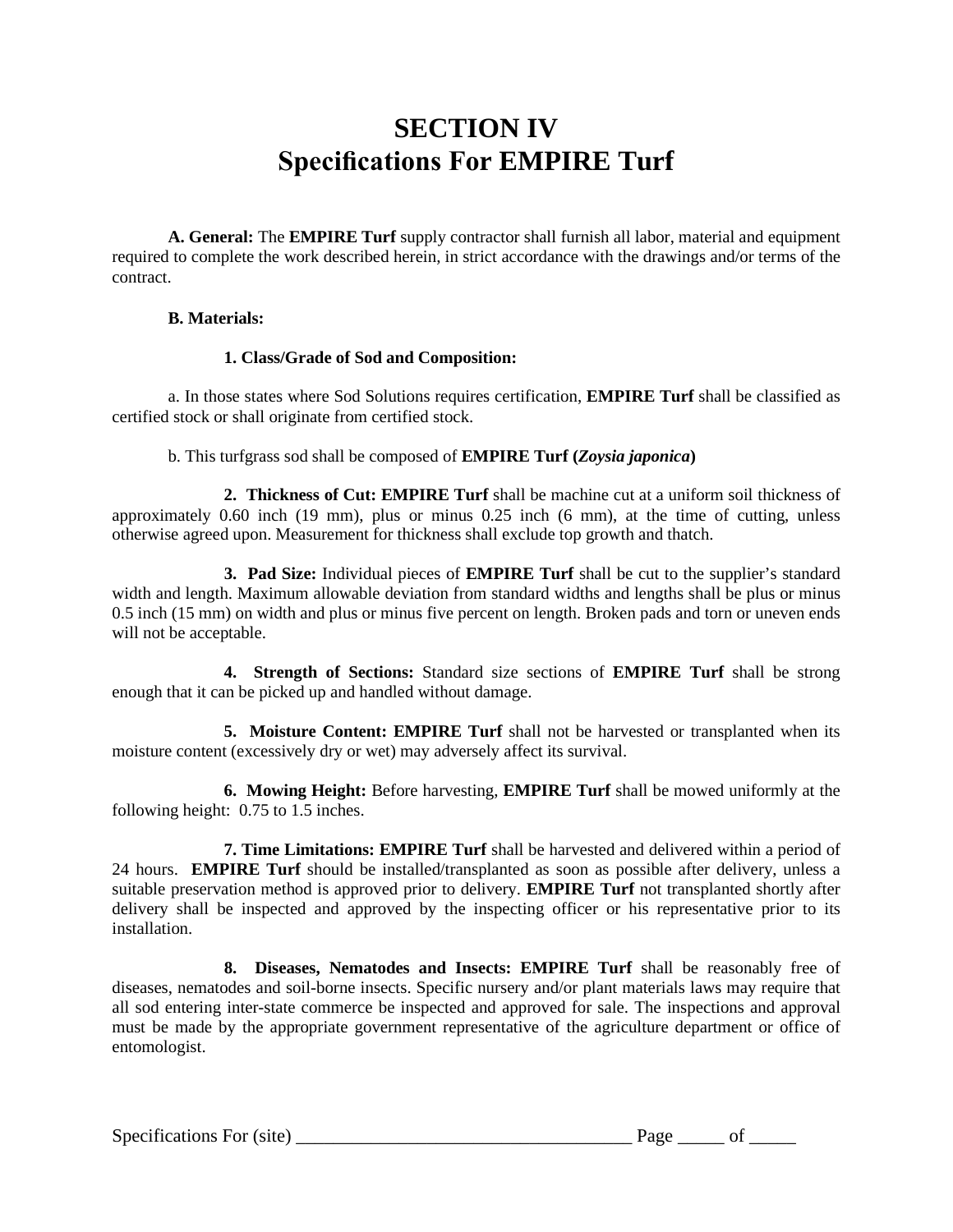**9. Weeds:** Field Grown **EMPIRE Turf** shall be 100% free of all noxious weeds. Field Grown **EMPIRE Turf** shall be considered free of grassy and broad leaf weeds if, on average, less than 1 such plant is found per 100 square feet (10 sq m) of area. For a complete list of noxious weeds, please go to the following website at - <http://plants.usda.gov/java/noxiousDriver#composite> .

**10. Opportunity to Remedy:** If the responsible sod farm fails to deliver **EMPIRE Turf** that meets these guideline specifications, they shall have 30 days to remedy the situation to their satisfaction.

**C. Delivery and Off-Loading: EMPIRE Turf** shall be delivered to the site specified in this contract and off-loaded using equipment furnished by the turfgrass sod supply contractor. Palletized or large-roll **EMPIRE Turf** shall be off-loaded at the location(s) designated for this purpose at the installation site.

#### **D. Damage Disclaimer:**

**1.** The general contractor, owner, architect or their agent shall accept full responsibility and hold harmless the **EMPIRE Turf** supply contractor for any and all damage that may be caused by the sod delivery truck driving onto a driveway and/or walkway, if the driver of the loaded sod truck has been instructed to position the truck in an area where such damage might occur.

**2.** The **EMPIRE Turf** supply contractor shall not be held liable for damages incurred to the **EMPIRE Turf** as a result of de-icing compounds, fertilizers, pesticides or other materials not applied by him or under his supervision, nor for those caused by acts of God or vandalism.

**E. Acceptance:** Acceptance will be given by the general contractor, owner, architect or their agent, upon satisfactory completion of each delivery to the area(s) as indicated on the drawings or as otherwise specified.

**F. Payment:** Specifications of method of payment, retainer and final payment shall be customary to the industry in this area.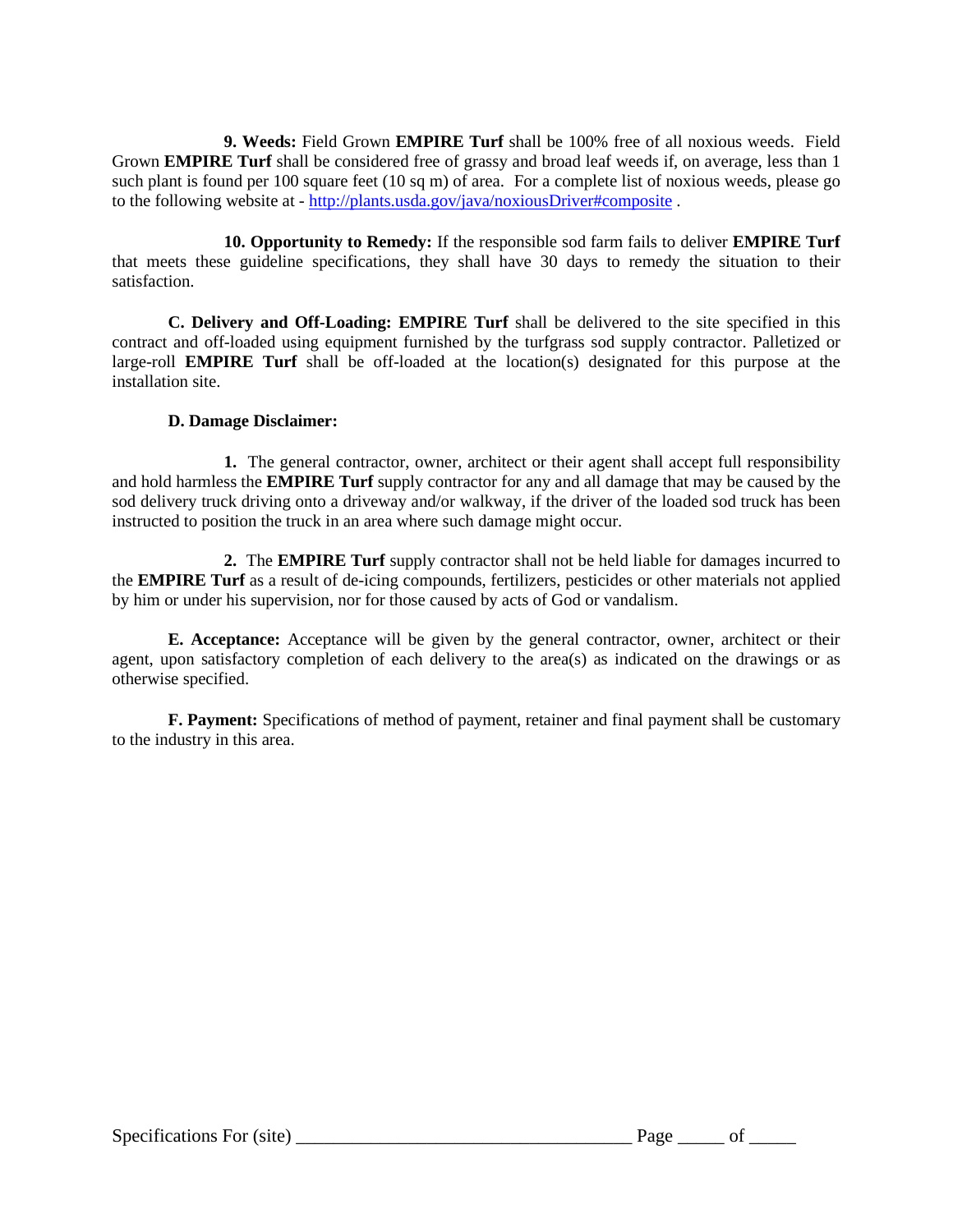# **SECTION V Specifications For EMPIRE Turf Transplanting and Installation**

**A. General:** The installation contractor shall furnish all labor, material and equipment required to complete the work described herein, in strict accordance with the drawings and/or terms of the contract.

**B. Grading:** All previously established grades shall be maintained in conformance with the drawings and/or applicable specifications.

**C. Time Limitations: EMPIRE Turf** shall be transplanted/installed as soon as possible following delivery, unless a suitable preservation method is approved prior to delivery. **EMPIRE Turf** not transplanted shortly after delivery shall be inspected and approved by the inspecting officer or his representative prior to its installation.

#### **D. Transplanting:**

**1. Moistening the Soil:** During periods of higher than optimal temperature for the species being specified, and after all unevenness in the soil surface has been corrected, the soil shall be lightly moistened immediately prior to installation of the **EMPIRE Turf**.

**2. Starter Strip:** The first row of **EMPIRE Turf** shall be laid in a straight line, with subsequent rows placed parallel to and tightly against each other. Lateral joints shall be staggered to promote more uniform growth and strength. Care shall be exercised to insure that the pieces are not stretched or overlapped and that all joints are butted tightly to prevent voids that would cause air drying of the roots.

**3. Sloping Surfaces:** On 3:1 or greater slopes, traditional size (1 sq yd / 1 sq m) **EMPIRE Turf** shall be laid across the angle of the slope (perpendicular), with staggered joints and secured by tamping, pegging, stapling or other approved methods of temporarily securing each piece. Large-roll **EMPIRE Turf** shall be laid in the direction of the slope, with temporary securing being at the discretion of the installation contractor.

**4. Swales and Intermittent Waterways:** The installation of **EMPIRE Turf** within drainways or intermittent waterways shall be determined after considering maximum channel velocities for storms of a designated intensity. Traditional size **EMPIRE Turf** shall be laid perpendicular to the direction of flow and pegged to resist washout during the establishment period, while large-roll pieces shall be laid in the direction of the flow, with temporary securing being at the discretion of the installation contractor.

**5. Watering and Rolling:** The installation contractor shall water **EMPIRE Turf** immediately after transplanting to prevent excessive drying during progress of the work. As sodding is completed in any one section, the entire area shall be lightly rolled. It shall then be thoroughly watered to a depth sufficient that the underside of the new sod pad and soil immediately below the pad are thoroughly wet. The general contractor shall be responsible for having adequate water available at the site prior to and during installation.

Specifications For (site) \_\_\_\_\_\_\_\_\_\_\_\_\_\_\_\_\_\_\_\_\_\_\_\_\_\_\_\_\_\_\_\_\_\_\_\_ Page \_\_\_\_\_ of \_\_\_\_\_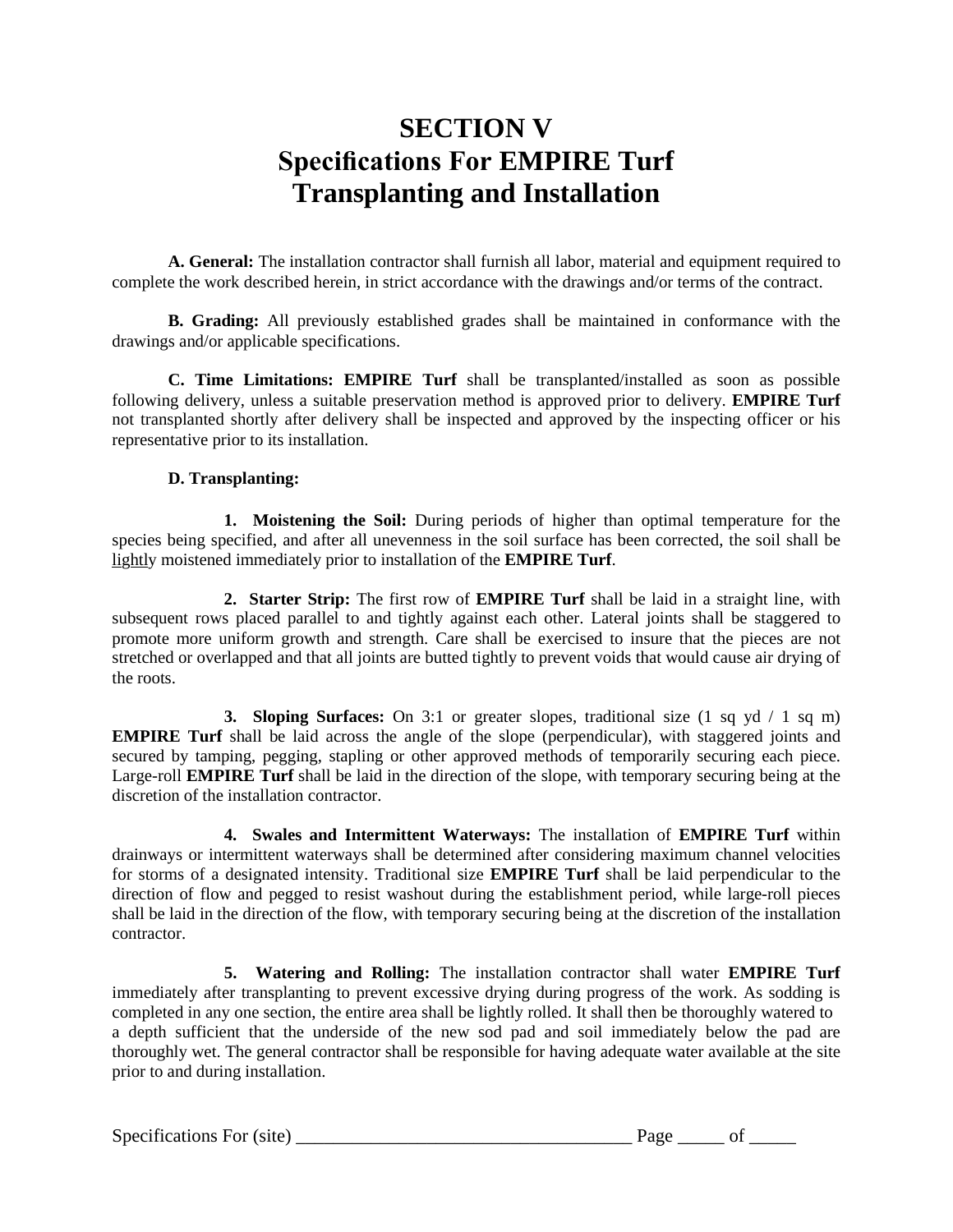**E. Acceptance:** Acceptance of the transplanted **EMPIRE Turf** shall be on a daily basis, within 12 hours of completion of an area or section, unless other wise specified.

**F. Disclaimer:** The installation contractor shall not be held liable for damages incurred to the **EMPIRE Turf** as a result of de-icing compounds, fertilizers, pesticides or other materials not applied by him or under his supervision, nor for those caused by acts of God or vandalism.

**G. Guarantee:** The installation contractor shall guarantee work covered by this specification to the extent that all transplanted **EMPIRE Turf** shall be uniform in color, leaf texture and shoot density and be reasonably free of visible imperfections at acceptance.

**H. General Contractor's Responsibility:** The general contractor shall be responsible for maintaining the accepted sodded area until the effective date for turfgrass maintenance operations. The effective date shall be specified in a written notice from the general contractor.

**I. Payment:** Specifications of methods of payment, retainer and final payment shall be customary to the industry in this area.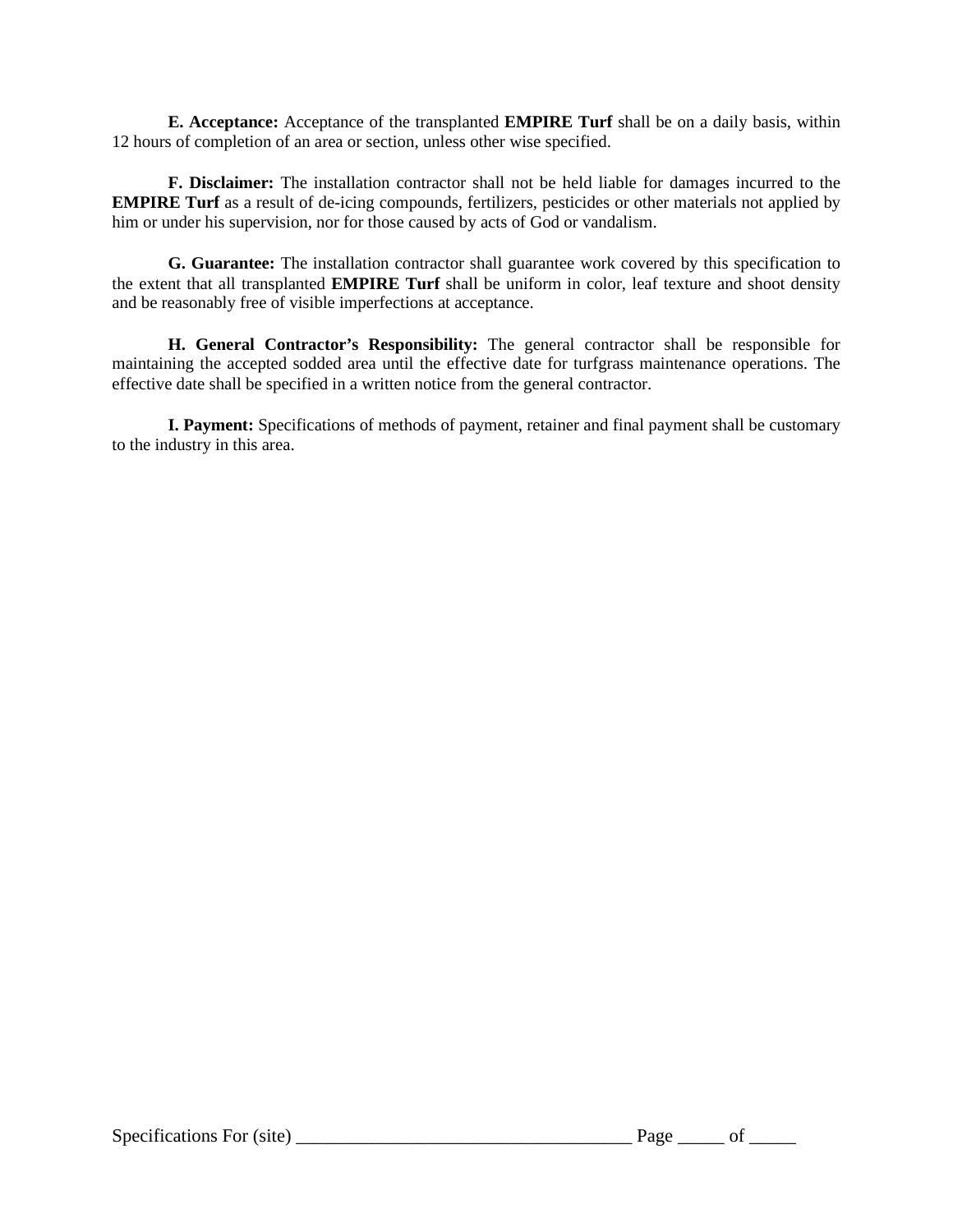# **SECTION VI Specifications For Maintenance of Transplanted EMPIRE Turf**

**A. General:** The contractor shall furnish all labor, material and equipment required to complete the work described herein, in strict accordance with the drawings and/or terms of the contract.

**B. Watering:** The general contractor shall supply adequate water to the site. The single-most important factor in the successful rooting of newly installed **EMPIRE Turf** is adequate, regular watering. Watering should begin immediately after installation. The amount of water required will vary depending upon season, weather, temperature, wind, slope and turfgrass variety. The general contractor shall designate the party responsible to ensure adequate water supply and application.

**1. First Week:** The contractor shall provide all labor and arrange for all watering necessary for rooting of **EMPIRE Turf**. Soil on sod pads shall be kept moist at all times. In the absence of adequate rainfall, watering shall be performed daily or as often as necessary during the first week and in sufficient quantities to maintain moist soil to a depth of at least 4 inches (100 mm). Watering should be done during the heat of the day to prevent wilting.

**2. Second and Subsequent Weeks:** The contractor shall water **EMPIRE Turf** as required to maintain adequate moisture in the upper 4 inches (100 mm) of soil, necessary for the promotion of deep root growth.

**C. Mowing:** The first mowing shall not be attempted until **EMPIRE Turf** is firmly rooted and securely in place. Not more than 30 percent of the grass leaf shall be removed by the initial or subsequent mowings. Care shall be taken to assure cutting blades are maintained in a sharp condition.

**EMPIRE Turf** shall be mowed at the following height: .75 to 1.5 inches.

**D. Time Limitations:** Duration of maintenance responsibilities shall be for 30 days unless otherwise specified.

**E. Disclaimer:** The contractor shall not be held liable for damages incurred to **EMPIRE Turf** caused by de-icing compounds, fertilizers, pesticides and other materials not applied by him or under his supervision, nor those caused by acts of God or vandalism.

**F. Guarantee:** The contractor shall guarantee work covered by this specification to the extent that all **EMPIRE Turf** shall be uniform in color, leaf texture and shoot density and shall be reasonably free of weeds, diseases and other visible imperfections at acceptance.

**G. Payment:** Specifications for method of payment, retainer and final payment shall be customary for this industry in this area.